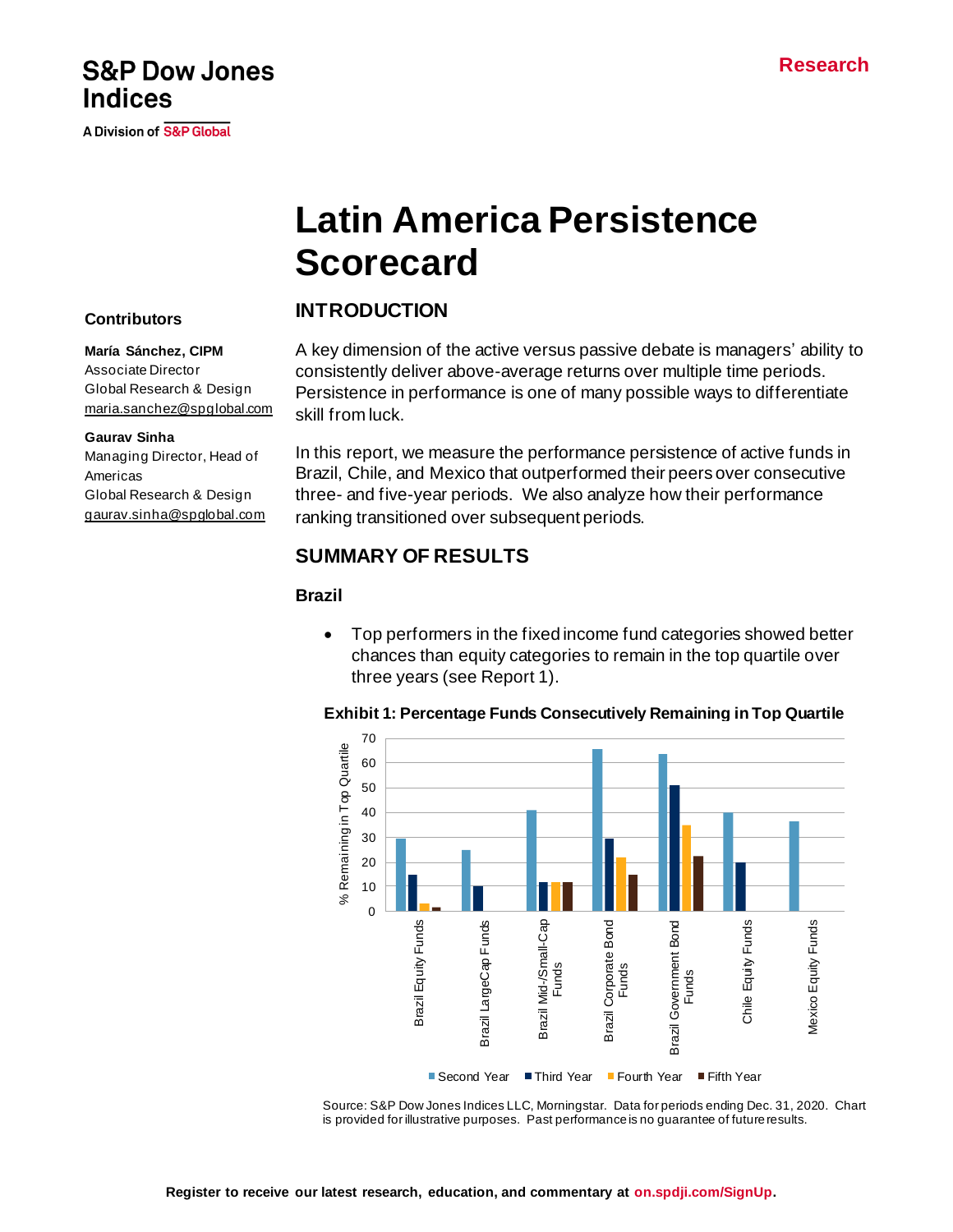- Report 2 highlights the inability of top-performing equity fund managers to consistently repeat success in subsequent years. Large-cap fund managers showed the least persistence—by the fourth year none of them remained in the top quartile.
- Within the Brazil Corporate Bond Funds category, only 15% were able to maintain consistent outperformance for five years in a row. Brazil Government Bond Fund managers had somewhat better results; 22% of them delivered consistent outperformance for five years in a row (see Report 2).
- The five-year transition matrix (see Report 5) highlights the Brazil Equity Fund and Brazil Government Bond Fund categories. The chance of a winning fund remaining in the top quartile after five one-year periods was lower than the chance of it liquidating.
- More than half (57%) of the top-quartile funds in the Brazil Corporate Bond Funds category remained in the top quartile, and the rest were merged or liquidated by the end of the five-year period (see Report 5).

#### **Chile**

- Report 2 shows a lack of persistence among equity managers in Chile—only 20% of top-performing funds in the first 12-month period repeated their outperformance after three years. None of the top-performing funds persisted in the subsequent periods.
- Top-quartile managers' funds in the first period of the five-year transition matrix were more likely to be liquidated (67%) than to stay in the first quartile (22%) or move to lower quartiles (11%). Lack of resilience also characterized managers who started in the subsequent quartiles (see Report 5).

#### **Mexico**

- As observed in the SPIVA® [Latin America Year-End 2020 Scorecard,](https://www.spglobal.com/spdji/en/documents/spiva/spiva-latin-america-scorecard-year-end-2020.pdf) Mexico had a higher rate of fund survivors than Brazil and Chile in the three-year and five-year periods. Reports 3, 4, 5, and 6 show that Mexican funds had a lower chance of being shut down than Brazilian and Chilean funds.
- The five-year performance persistence test (see Report 2) shows that top-quartile managers had difficulty replicating their outperformance in subsequent years. After one year, just 36% of managers remained in the top quartile, and by the end of year two, none remained.
- Report 5 shows that top-quartile managers in the first five-year period survived in the second five-year period; however, they were more likely to move to quartile three or four than remain in the top.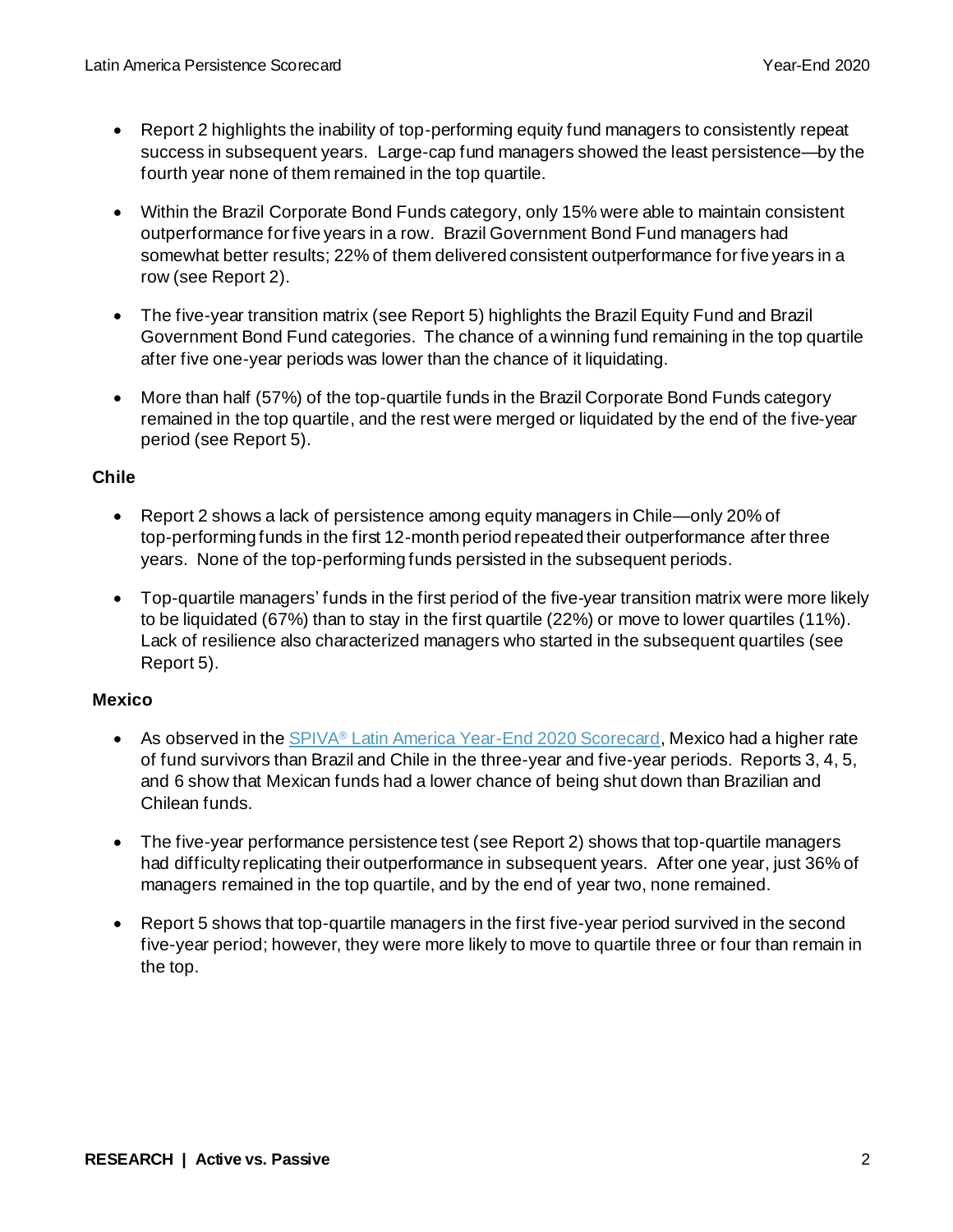## **ABOUT THE PERSISTENCE SCORECARD**

The phrase "past performance is not an indicator of future results" (or some variation thereof) can be found in the fine print of most mutual fund literature. Yet, due to either force of habit or conviction, investors and advisors consider past performance and related metrics to be important factors in fund selection. So does past performance really matter?

To answer this question, this scorecard tracks the consistency of top performers over yearly consecutive periods and measures performance persistence through transition matrices. Key features of the scorecard include the following:

- **Same Universe as SPIVA:** The scorecard follows the fund categories defined in the SPIVA Latin [America Scorecard,](https://www.spglobal.com/spdji/en/spiva/article/spiva-latin-america) a semiannual report that tracks the number of active funds in Brazil, Chile, and Mexico that beat their respective benchmarks over different time horizons.
- **Survivorship Bias Correction:** Many funds might be liquidated or merged during a period of study. However, for someone making an investment decision at the beginning of the period, these funds are part of the opportunity set. Unlike other commonly available comparison reports, S&P Persistence Scorecards account for the entire opportunity set, not just the survivors, thereby eliminating survivorship bias.
- **Data Cleaning:** The S&P Persistence Scorecards avoid double counting multiple share classes in all count-based calculations by using only the share class with greatest assets. Index, leveraged, and inverse funds, along with other index-linked products, are excluded from the results, as this is meant to be a scorecard for active managers.
- **Tracking Reports of Top Performers:** The tracking reports show the percentages of funds that remain in the top quartile or top half rankings over consecutive three- and five-year periods.
- **Transition Matrices:** Transition matrices show the movements between quartiles and halves over two non-overlapping three- and five-year periods. They also track the percentage of funds that merged or liquidated.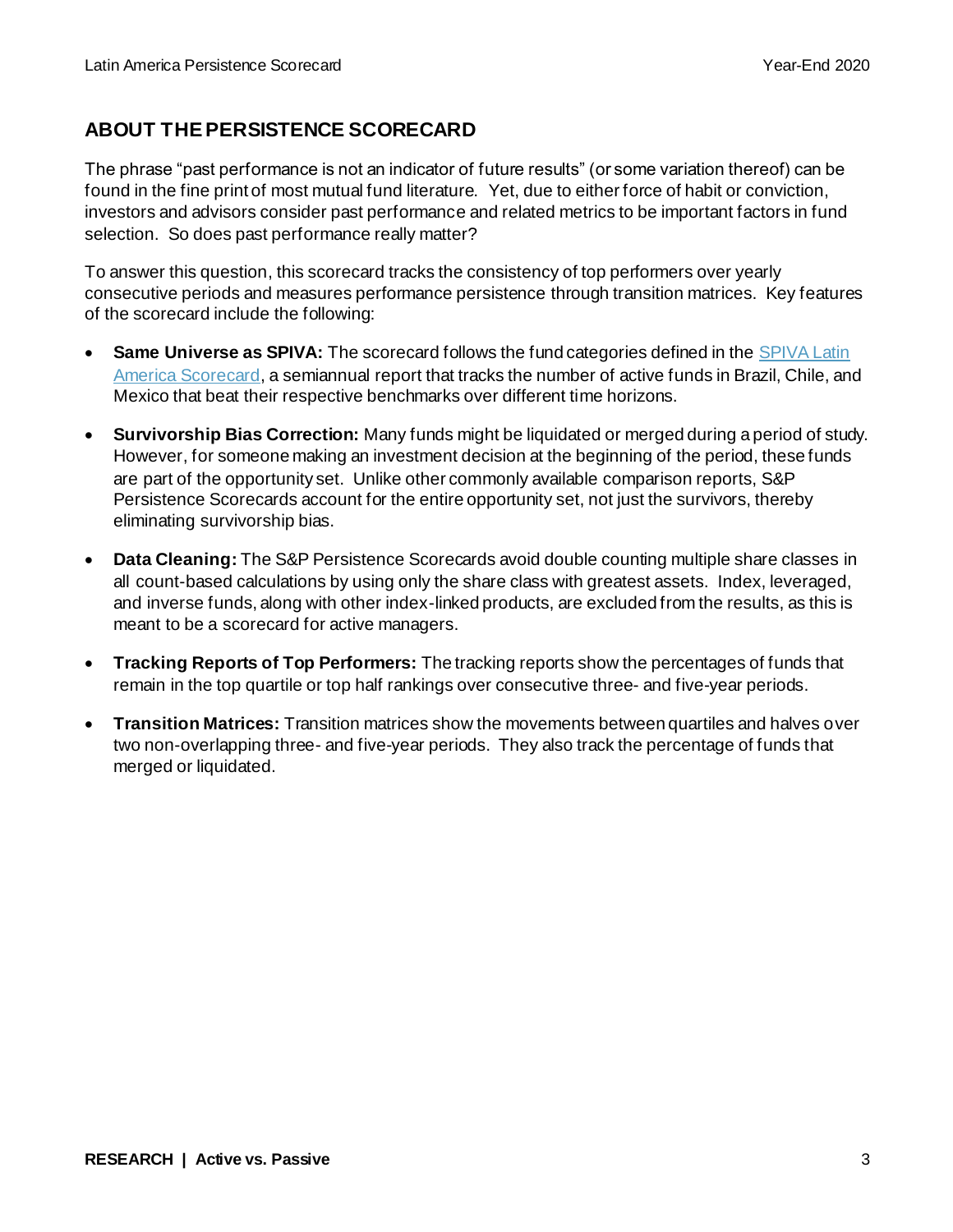## **REPORTS**

| Report 1: Performance Persistence of Funds over Three Consecutive 12-Month Periods |                            |                                      |                      |  |  |  |
|------------------------------------------------------------------------------------|----------------------------|--------------------------------------|----------------------|--|--|--|
| <b>FUND CATEGORY</b>                                                               | <b>FUND COUNT AT START</b> | PERCENTAGE REMAINING IN TOP QUARTILE |                      |  |  |  |
|                                                                                    | (DECEMBER 2018)            | DECEMBER 2019                        | <b>DECEMBER 2020</b> |  |  |  |
| <b>TOP QUARTILE</b>                                                                |                            |                                      |                      |  |  |  |
| <b>Brazil Equity Funds</b>                                                         | 57                         | 18                                   | 9                    |  |  |  |
| Brazil Large-Cap Funds                                                             | 21                         | 43                                   | 5                    |  |  |  |
| Brazil Mid-/Small-Cap Funds                                                        | 16                         | 50                                   | 6                    |  |  |  |
| <b>Brazil Corporate Bond Funds</b>                                                 | 24                         | 58                                   | 46                   |  |  |  |
| <b>Brazil Government Bond Funds</b>                                                | 66                         | 71                                   | 39                   |  |  |  |
| Chile Equity Funds                                                                 | 9                          | 33                                   | 22                   |  |  |  |
| <b>Mexico Equity Funds</b>                                                         | 12                         | 17                                   | 17                   |  |  |  |
| <b>FUND CATEGORY</b>                                                               | <b>FUND COUNT AT START</b> | PERCENTAGE REMAINING IN TOP HALF     |                      |  |  |  |
|                                                                                    | (DECEMBER 2018)            | DECEMBER 2019                        | <b>DECEMBER 2020</b> |  |  |  |
| <b>TOP HALF</b>                                                                    |                            |                                      |                      |  |  |  |
| <b>Brazil Equity Funds</b>                                                         | 113                        | 42                                   | 22                   |  |  |  |
| Brazil Large-Cap Funds                                                             | 41                         | 66                                   | 22                   |  |  |  |
| Brazil Mid-/Small-Cap Funds                                                        | 31                         | 55                                   | 23                   |  |  |  |
| <b>Brazil Corporate Bond Funds</b>                                                 | 47                         | 68                                   | 55                   |  |  |  |
| <b>Brazil Government Bond Funds</b>                                                | 131                        | 84                                   | 75                   |  |  |  |
| Chile Equity Funds                                                                 | 18                         | 39                                   | 28                   |  |  |  |
| <b>Mexico Equity Funds</b>                                                         | 24                         | 38                                   | 21                   |  |  |  |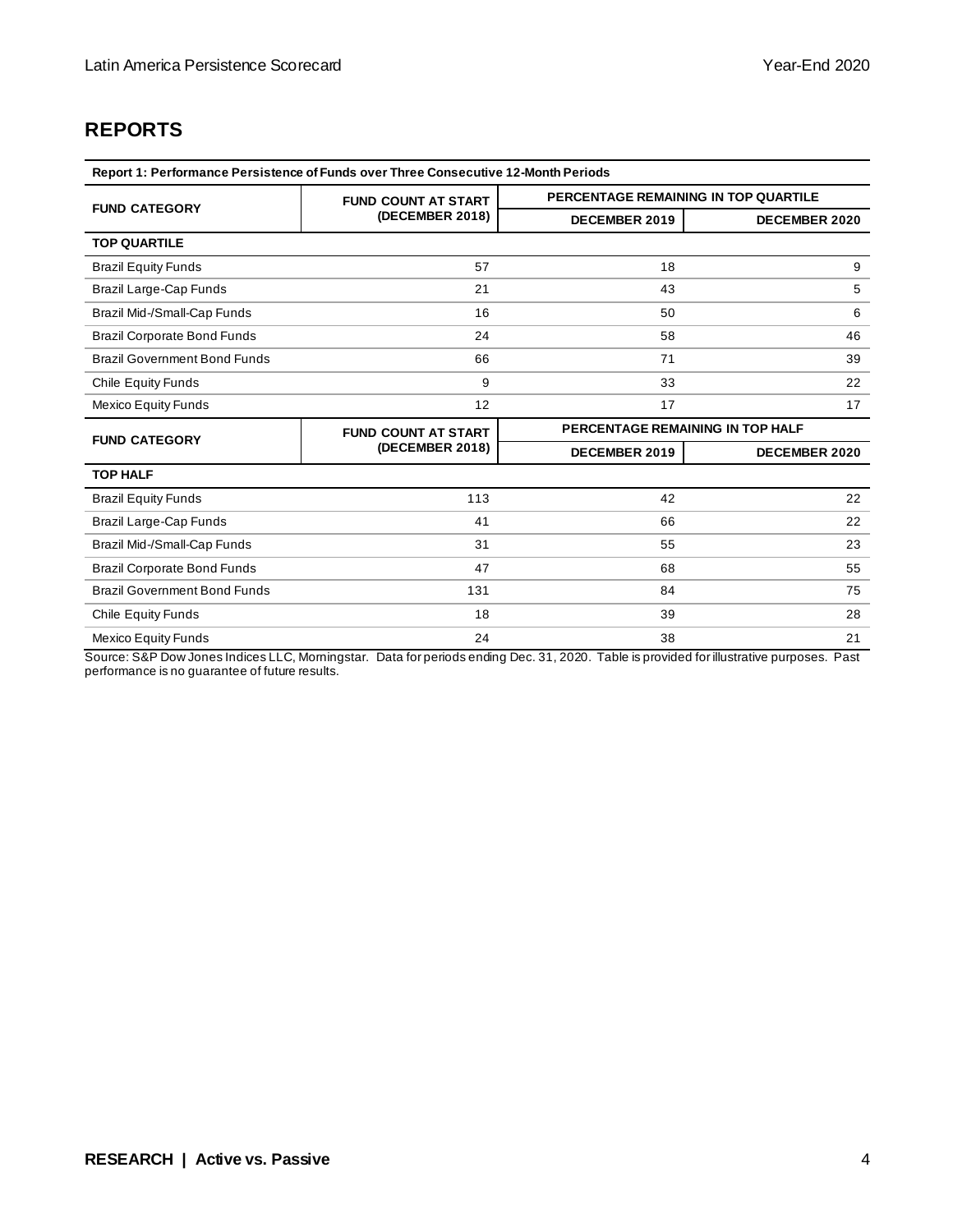| Report 2: Performance Persistence of Funds over Five Consecutive 12-Month Periods |                            |                                      |                         |                         |                         |
|-----------------------------------------------------------------------------------|----------------------------|--------------------------------------|-------------------------|-------------------------|-------------------------|
|                                                                                   | <b>FUND COUNT AT START</b> | PERCENTAGE REMAINING IN TOP QUARTILE |                         |                         |                         |
| <b>FUND CATEGORY</b>                                                              | (DECEMBER 2016)            | <b>DECEMBER</b><br>2017              | <b>DECEMBER</b><br>2018 | <b>DECEMBER</b><br>2019 | <b>DECEMBER</b><br>2020 |
| <b>TOP QUARTILE</b>                                                               |                            |                                      |                         |                         |                         |
| <b>Brazil Equity Funds</b>                                                        | 68                         | 29                                   | 15                      | 3                       | 1.                      |
| Brazil Large-Cap Funds                                                            | 20                         | 25                                   | 10                      | 0                       | $\Omega$                |
| Brazil Mid-/Small-Cap Funds                                                       | 17                         | 41                                   | 12                      | 12                      | 12                      |
| <b>Brazil Corporate Bond Funds</b>                                                | 41                         | 66                                   | 29                      | 22                      | 15                      |
| <b>Brazil Government Bond Funds</b>                                               | 63                         | 63                                   | 51                      | 35                      | 22                      |
| <b>Chile Equity Funds</b>                                                         | 10                         | 40                                   | 20                      | 0                       | $\Omega$                |
| <b>Mexico Equity Funds</b>                                                        | 11                         | 36                                   | $\Omega$                | 0                       | $\Omega$                |
|                                                                                   | <b>FUND COUNT AT START</b> | PERCENTAGE REMAINING IN TOP HALF     |                         |                         |                         |
| <b>FUND CATEGORY</b>                                                              | (DECEMBER 2016)            | <b>DECEMBER</b><br>2017              | <b>DECEMBER</b><br>2018 | <b>DECEMBER</b><br>2019 | <b>DECEMBER</b><br>2020 |
| <b>TOP HALF</b>                                                                   |                            |                                      |                         |                         |                         |
| <b>Brazil Equity Funds</b>                                                        | 136                        | 51                                   | 35                      | 13                      | 10                      |
| Brazil Large-Cap Funds                                                            | 40                         | 50                                   | 23                      | 15                      | 10                      |
| Brazil Mid-/Small-Cap Funds                                                       | 33                         | 45                                   | 30                      | 15                      | 9                       |
| <b>Brazil Corporate Bond Funds</b>                                                | 87                         | 55                                   | 20                      | 17                      | 15                      |
| <b>Brazil Government Bond Funds</b>                                               | 126                        | 80                                   | 73                      | 69                      | 62                      |
| <b>Chile Equity Funds</b>                                                         | 19                         | 58                                   | 37                      | 5                       | $\Omega$                |
| <b>Mexico Equity Funds</b>                                                        | 22                         | 64                                   | 9                       | 5                       | $\mathbf 0$             |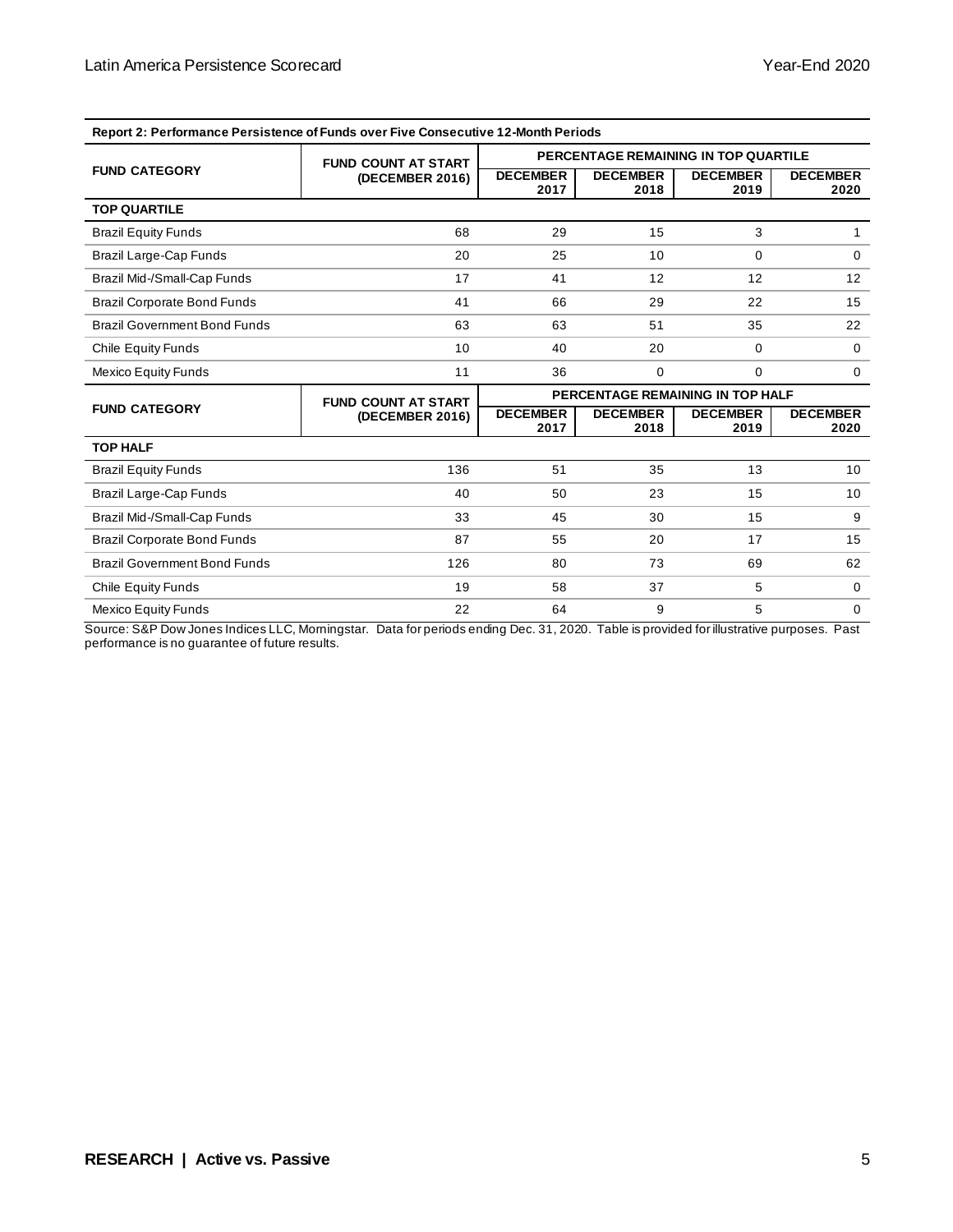|                               | <b>FUND COUNT</b>                     | THREE-YEAR PERCENTAGE AT END |                            |                               |                               |                                  |  |
|-------------------------------|---------------------------------------|------------------------------|----------------------------|-------------------------------|-------------------------------|----------------------------------|--|
| <b>QUARTILE</b>               | <b>AT START</b><br>(DECEMBER<br>2017) | <b>1ST QUARTILE</b><br>(%)   | <b>2ND QUARTILE</b><br>(%) | <b>3RD QUARTILE</b><br>$(\%)$ | <b>4TH QUARTILE</b><br>$(\%)$ | <b>MERGED/</b><br>LIQUIDATED (%) |  |
| <b>BRAZIL EQUITY FUNDS</b>    |                                       |                              |                            |                               |                               |                                  |  |
| 1st Quartile                  | 56                                    | 41                           | 27                         | 11                            | 13                            | 9                                |  |
| 2nd Quartile                  | 55                                    | 20                           | 27                         | 15                            | 15                            | 24                               |  |
| 3rd Quartile                  | 55                                    | 7                            | 18                         | 35                            | 25                            | 15                               |  |
| 4th Quartile                  | 56                                    | 11                           | 7                          | 20                            | 29                            | 34                               |  |
| <b>BRAZIL LARGE-CAP FUNDS</b> |                                       |                              |                            |                               |                               |                                  |  |
| 1st Quartile                  | 18                                    | 39                           | 17                         | 22                            | 17                            | 6                                |  |
| 2nd Quartile                  | 18                                    | 17                           | 17                         | 39                            | 11                            | 17                               |  |
| 3rd Quartile                  | 18                                    | 17                           | 22                         | 11                            | 33                            | 17                               |  |
| 4th Quartile                  | 18                                    | 17                           | 28                         | 17                            | 28                            | 11                               |  |
|                               | <b>BRAZIL MID-/SMALL-CAP FUNDS</b>    |                              |                            |                               |                               |                                  |  |
| 1st Quartile                  | 14                                    | 36                           | 29                         | 14                            | 14                            | $\overline{7}$                   |  |
| 2nd Quartile                  | 14                                    | 36                           | 43                         | 14                            | $\overline{7}$                | 0                                |  |
| 3rd Quartile                  | 14                                    | $\overline{7}$               | 14                         | 29                            | 36                            | 14                               |  |
| 4th Quartile                  | 14                                    | 7                            | 0                          | 29                            | 29                            | 36                               |  |
|                               | <b>BRAZIL CORPORATE BOND FUNDS</b>    |                              |                            |                               |                               |                                  |  |
| 1st Quartile                  | 21                                    | 38                           | 14                         | 0                             | 5                             | 43                               |  |
| 2nd Quartile                  | 20                                    | 5                            | 15                         | 15                            | 10                            | 55                               |  |
| 3rd Quartile                  | 20                                    | 0                            | 15                         | 40                            | 15                            | 30                               |  |
| 4th Quartile                  | 21                                    | 14                           | 10                         | 0                             | 29                            | 48                               |  |
|                               | <b>BRAZIL GOVERNMENT BOND FUNDS</b>   |                              |                            |                               |                               |                                  |  |
| 1st Quartile                  | 52                                    | 69                           | 21                         | $\mathbf 0$                   | 0                             | 10                               |  |
| 2nd Quartile                  | 51                                    | 16                           | 55                         | 14                            | 2                             | 14                               |  |
| 3rd Quartile                  | 52                                    | 0                            | 10                         | 67                            | 10                            | 13                               |  |
| 4th Quartile                  | 52                                    | 2                            | 2                          | 6                             | 75                            | 15                               |  |
| <b>CHILE EQUITY FUNDS</b>     |                                       |                              |                            |                               |                               |                                  |  |
| 1st Quartile                  | 8                                     | 13                           | 25                         | 13                            | 50                            | 0                                |  |
| 2nd Quartile                  | $\overline{7}$                        | 14                           | 14                         | 43                            | 14                            | 14                               |  |
| 3rd Quartile                  | 8                                     | 25                           | 25                         | 13                            | 13                            | 25                               |  |
| 4th Quartile                  | 8                                     | 25                           | 13                         | 13                            | 13                            | 38                               |  |
| <b>MEXICO EQUITY FUNDS</b>    |                                       |                              |                            |                               |                               |                                  |  |
| 1st Quartile                  | 11                                    | 27                           | 36                         | 18                            | $\mathbf 0$                   | 18                               |  |
| 2nd Quartile                  | 10                                    | 20                           | 40                         | 30                            | 0                             | 10                               |  |
| 3rd Quartile                  | 11                                    | 27                           | 0                          | 27                            | 45                            | 0                                |  |
| 4th Quartile                  | 11                                    | 18                           | 9                          | 9                             | 45                            | 18                               |  |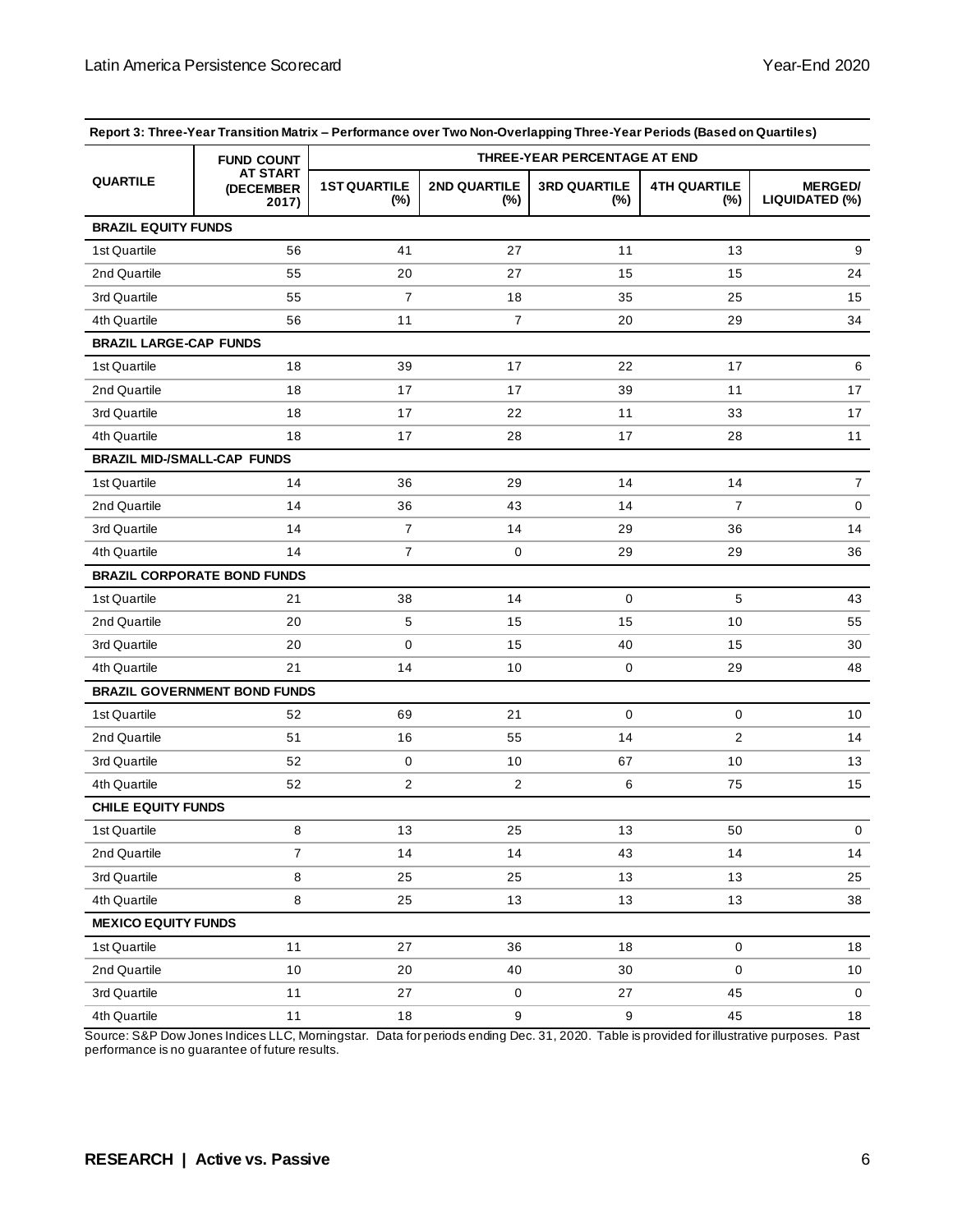| Report 4: Three-Year Transition Matrix - Performance over Two Non-Overlapping Three-Year Periods (Based on Halves) |                            |                              |                        |                              |  |
|--------------------------------------------------------------------------------------------------------------------|----------------------------|------------------------------|------------------------|------------------------------|--|
| <b>HALF</b>                                                                                                        | <b>FUND COUNT AT START</b> | THREE-YEAR PERCENTAGE AT END |                        |                              |  |
|                                                                                                                    | (DECEMBER 2017)            | TOP HALF (%)                 | <b>BOTTOM HALF (%)</b> | <b>MERGED/LIQUIDATED (%)</b> |  |
| <b>BRAZIL EQUITY FUNDS</b>                                                                                         |                            |                              |                        |                              |  |
| Top Half                                                                                                           | 111                        | 58                           | 26                     | 16                           |  |
| <b>Bottom Half</b>                                                                                                 | 111                        | 22                           | 54                     | 24                           |  |
| <b>BRAZIL LARGE-CAP FUNDS</b>                                                                                      |                            |                              |                        |                              |  |
| Top Half                                                                                                           | 36                         | 44                           | 44                     | 11                           |  |
| <b>Bottom Half</b>                                                                                                 | 36                         | 42                           | 44                     | 14                           |  |
| <b>BRAZIL MID-/SMALL-CAP FUNDS</b>                                                                                 |                            |                              |                        |                              |  |
| <b>Top Half</b>                                                                                                    | 28                         | 71                           | 25                     | 4                            |  |
| <b>Bottom Half</b>                                                                                                 | 28                         | 14                           | 61                     | 25                           |  |
| <b>BRAZIL CORPORATE BOND FUNDS</b>                                                                                 |                            |                              |                        |                              |  |
| Top Half                                                                                                           | 41                         | 37                           | 15                     | 49                           |  |
| <b>Bottom Half</b>                                                                                                 | 41                         | 20                           | 41                     | 39                           |  |
| <b>BRAZIL GOVERNMENT BOND FUNDS</b>                                                                                |                            |                              |                        |                              |  |
| <b>Top Half</b>                                                                                                    | 103                        | 81                           | 8                      | 12                           |  |
| <b>Bottom Half</b>                                                                                                 | 104                        | $\overline{7}$               | 79                     | 14                           |  |
| <b>CHILE EQUITY FUNDS</b>                                                                                          |                            |                              |                        |                              |  |
| Top Half                                                                                                           | 15                         | 33                           | 60                     | $\overline{7}$               |  |
| <b>Bottom Half</b>                                                                                                 | 16                         | 44                           | 25                     | 31                           |  |
| <b>MEXICO EQUITY FUNDS</b>                                                                                         |                            |                              |                        |                              |  |
| <b>Top Half</b>                                                                                                    | 21                         | 62                           | 24                     | 14                           |  |
| <b>Bottom Half</b>                                                                                                 | 22                         | 27                           | 64                     | 9                            |  |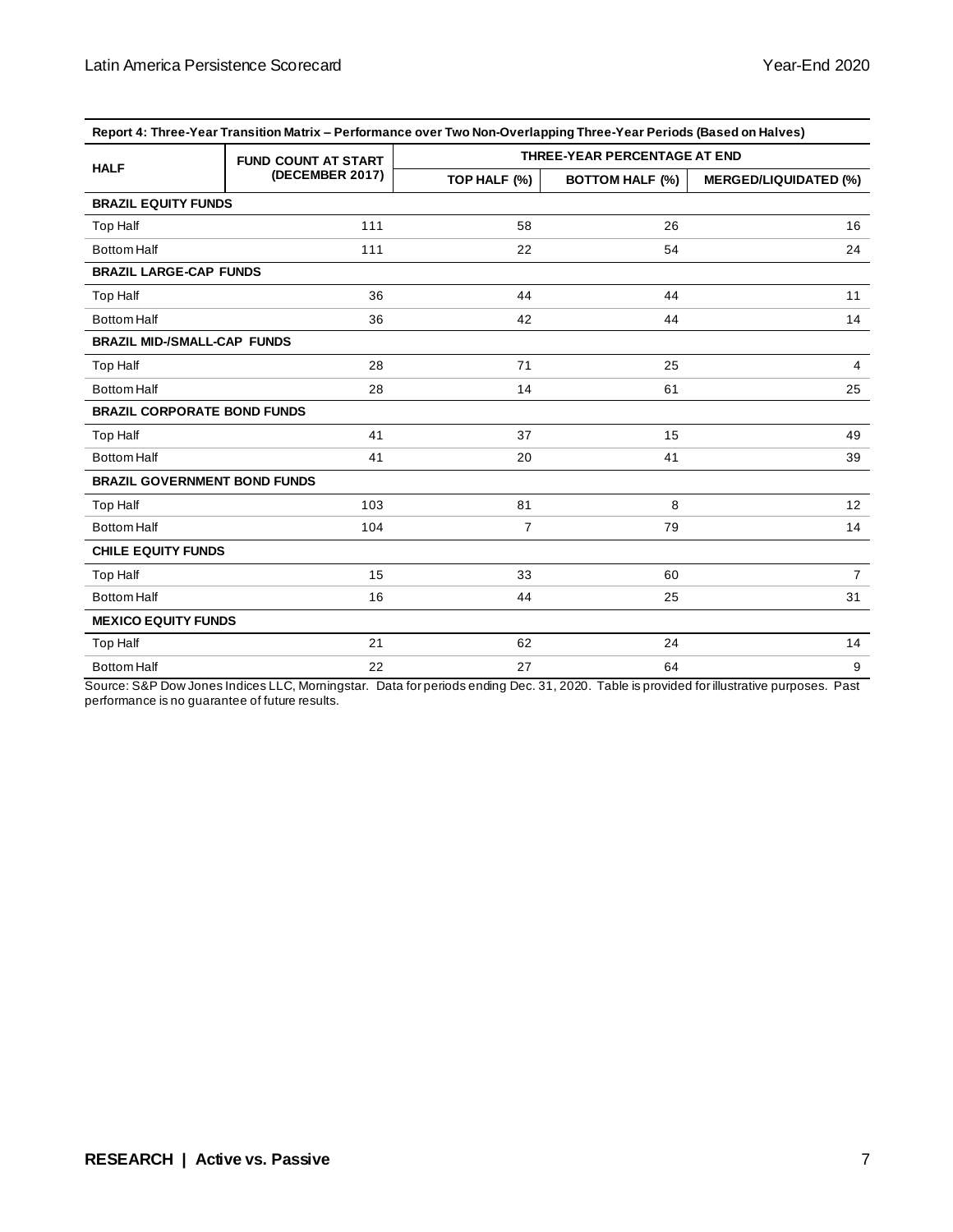| Report 5: Five-Year Transition Matrix - Performance over Two Non-Overlapping Five-Year Periods (Based on Quartiles) |                                       |                                    |                     |                            |                               |                                  |
|---------------------------------------------------------------------------------------------------------------------|---------------------------------------|------------------------------------|---------------------|----------------------------|-------------------------------|----------------------------------|
|                                                                                                                     | <b>FUND COUNT</b>                     | <b>FIVE-YEAR PERCENTAGE AT END</b> |                     |                            |                               |                                  |
| <b>QUARTILE</b>                                                                                                     | <b>AT START</b><br>(DECEMBER<br>2015) |                                    | 2ND QUARTILE<br>(%) | <b>3RD QUARTILE</b><br>(%) | <b>4TH QUARTILE</b><br>$(\%)$ | <b>MERGED/</b><br>LIQUIDATED (%) |
| <b>BRAZIL EQUITY FUNDS</b>                                                                                          |                                       |                                    |                     |                            |                               |                                  |
| 1st Quartile                                                                                                        | 48                                    | 23                                 | 19                  | 8                          | 10                            | 40                               |
| 2nd Quartile                                                                                                        | 47                                    | 13                                 | 13                  | 15                         | 23                            | 36                               |
| 3rd Quartile                                                                                                        | 47                                    | 13                                 | 19                  | 19                         | 13                            | 36                               |
| 4th Quartile                                                                                                        | 48                                    | 15                                 | 10                  | 21                         | 17                            | 38                               |
| <b>BRAZIL LARGE-CAP FUNDS</b>                                                                                       |                                       |                                    |                     |                            |                               |                                  |
| 1st Quartile                                                                                                        | 15                                    | 47                                 | 13                  | $\mathbf 0$                | 40                            | $\mathbf 0$                      |
| 2nd Quartile                                                                                                        | 14                                    | 14                                 | 21                  | 43                         | 0                             | 21                               |
| 3rd Quartile                                                                                                        | 15                                    | 7                                  | 13                  | 27                         | 20                            | 33                               |
| 4th Quartile                                                                                                        | 15                                    | 20                                 | 33                  | 20                         | 27                            | $\mathbf 0$                      |
|                                                                                                                     | <b>BRAZIL MID-/SMALL-CAP FUNDS</b>    |                                    |                     |                            |                               |                                  |
| 1st Quartile                                                                                                        | 10                                    | 30                                 | 30                  | 10                         | 30                            | 0                                |
| 2nd Quartile                                                                                                        | 9                                     | 11                                 | 33                  | 11                         | 22                            | 22                               |
| 3rd Quartile                                                                                                        | 10                                    | 10                                 | 0                   | 40                         | 20                            | 30                               |
| 4th Quartile                                                                                                        | 10                                    | 20                                 | 10                  | 10                         | 10                            | 50                               |
|                                                                                                                     | <b>BRAZIL CORPORATE BOND FUNDS</b>    |                                    |                     |                            |                               |                                  |
| 1st Quartile                                                                                                        | $\overline{7}$                        | 57                                 | 0                   | 0                          | 0                             | 43                               |
| 2nd Quartile                                                                                                        | 6                                     | 0                                  | 33                  | 33                         | 17                            | 17                               |
| 3rd Quartile                                                                                                        | 6                                     | 0                                  | 17                  | 33                         | 0                             | 50                               |
| 4th Quartile                                                                                                        | $\overline{7}$                        | 0                                  | 0                   | 0                          | 43                            | 57                               |
| <b>BRAZIL GOVERNMENT BOND FUNDS</b>                                                                                 |                                       |                                    |                     |                            |                               |                                  |
| 1st Quartile                                                                                                        | 40                                    | 10                                 | 48                  | 23                         | 0                             | 20                               |
| 2nd Quartile                                                                                                        | 39                                    | 18                                 | 18                  | 46                         | 3                             | 15                               |
| 3rd Quartile                                                                                                        | 39                                    | 36                                 | 3                   | 10                         | 31                            | 21                               |
| 4th Quartile                                                                                                        | 40                                    | 18                                 | 10                  | 3                          | 48                            | 23                               |
| <b>CHILE EQUITY FUNDS</b>                                                                                           |                                       |                                    |                     |                            |                               |                                  |
| 1st Quartile                                                                                                        | 9                                     | 22                                 | $\pmb{0}$           | 0                          | 11                            | 67                               |
| 2nd Quartile                                                                                                        | 9                                     | $\mathsf 0$                        | 22                  | 11                         | 11                            | 56                               |
| 3rd Quartile                                                                                                        | 9                                     | $\mathbf 0$                        | 11                  | 33                         | 22                            | 33                               |
| 4th Quartile                                                                                                        | $10$                                  | 30                                 | 10                  | $\mathbf 0$                | $10$                          | 50                               |
| <b>MEXICO EQUITY FUNDS</b>                                                                                          |                                       |                                    |                     |                            |                               |                                  |
| 1st Quartile                                                                                                        | $\overline{7}$                        | 14                                 | $\mathbf 0$         | 29                         | 57                            | 0                                |
| 2nd Quartile                                                                                                        | $\overline{7}$                        | 29                                 | 29                  | $\mathbf 0$                | 14                            | 29                               |
| 3rd Quartile                                                                                                        | $\overline{7}$                        | 29                                 | 29                  | 29                         | 14                            | 0                                |
| 4th Quartile                                                                                                        | 8                                     | 25                                 | 25                  | 25                         | 13                            | 13                               |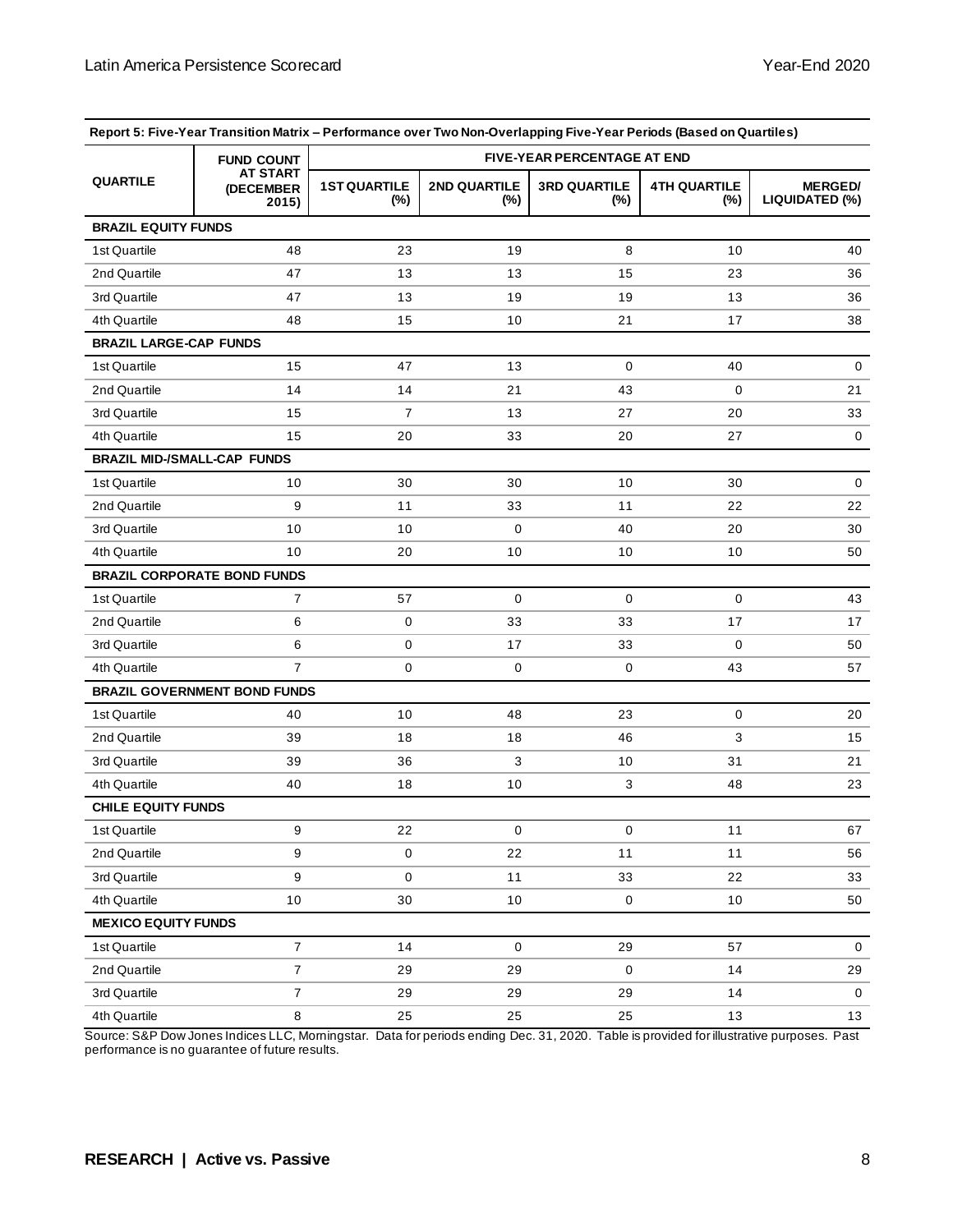| Report 6: Five-Year Transition Matrix – Performance over Two Non-Overlapping Five-Year Periods (Based on Halves) |                            |                                    |                        |                              |  |  |
|------------------------------------------------------------------------------------------------------------------|----------------------------|------------------------------------|------------------------|------------------------------|--|--|
| <b>HALF</b>                                                                                                      | <b>FUND COUNT AT START</b> | <b>FIVE-YEAR PERCENTAGE AT END</b> |                        |                              |  |  |
|                                                                                                                  | (DECEMBER 2015)            | TOP HALF (%)                       | <b>BOTTOM HALF (%)</b> | <b>MERGED/LIQUIDATED (%)</b> |  |  |
| <b>BRAZIL EQUITY FUNDS</b>                                                                                       |                            |                                    |                        |                              |  |  |
| <b>Top Half</b>                                                                                                  | 95                         | 34                                 | 28                     | 38                           |  |  |
| <b>Bottom Half</b>                                                                                               | 95                         | 28                                 | 35                     | 37                           |  |  |
| <b>BRAZIL LARGE-CAP FUNDS</b>                                                                                    |                            |                                    |                        |                              |  |  |
| <b>Top Half</b>                                                                                                  | 29                         | 48                                 | 41                     | 10 <sup>°</sup>              |  |  |
| <b>Bottom Half</b>                                                                                               | 30                         | 37                                 | 47                     | 17                           |  |  |
| <b>BRAZIL MID-/SMALL-CAP FUNDS</b>                                                                               |                            |                                    |                        |                              |  |  |
| <b>Top Half</b>                                                                                                  | 19                         | 53                                 | 37                     | 11                           |  |  |
| <b>Bottom Half</b>                                                                                               | 20                         | 20                                 | 40                     | 40                           |  |  |
| <b>BRAZIL CORPORATE BOND FUNDS</b>                                                                               |                            |                                    |                        |                              |  |  |
| Top Half                                                                                                         | 13                         | 46                                 | 23                     | 31                           |  |  |
| <b>Bottom Half</b>                                                                                               | 13                         | 8                                  | 38                     | 54                           |  |  |
| <b>BRAZIL GOVERNMENT BOND FUNDS</b>                                                                              |                            |                                    |                        |                              |  |  |
| <b>Top Half</b>                                                                                                  | 79                         | 47                                 | 35                     | 18                           |  |  |
| <b>Bottom Half</b>                                                                                               | 79                         | 33                                 | 46                     | 22                           |  |  |
| <b>CHILE EQUITY FUNDS</b>                                                                                        |                            |                                    |                        |                              |  |  |
| Top Half                                                                                                         | 18                         | 22                                 | 17                     | 61                           |  |  |
| <b>Bottom Half</b>                                                                                               | 19                         | 26                                 | 32                     | 42                           |  |  |
| <b>MEXICO EQUITY FUNDS</b>                                                                                       |                            |                                    |                        |                              |  |  |
| <b>Top Half</b>                                                                                                  | 14                         | 36                                 | 50                     | 14                           |  |  |
| <b>Bottom Half</b>                                                                                               | 15                         | 53                                 | 40                     | $\overline{7}$               |  |  |

**Report 6: Five-Year Transition Matrix – Performance over Two Non-Overlapping Five-Year Periods (Based on Halves)**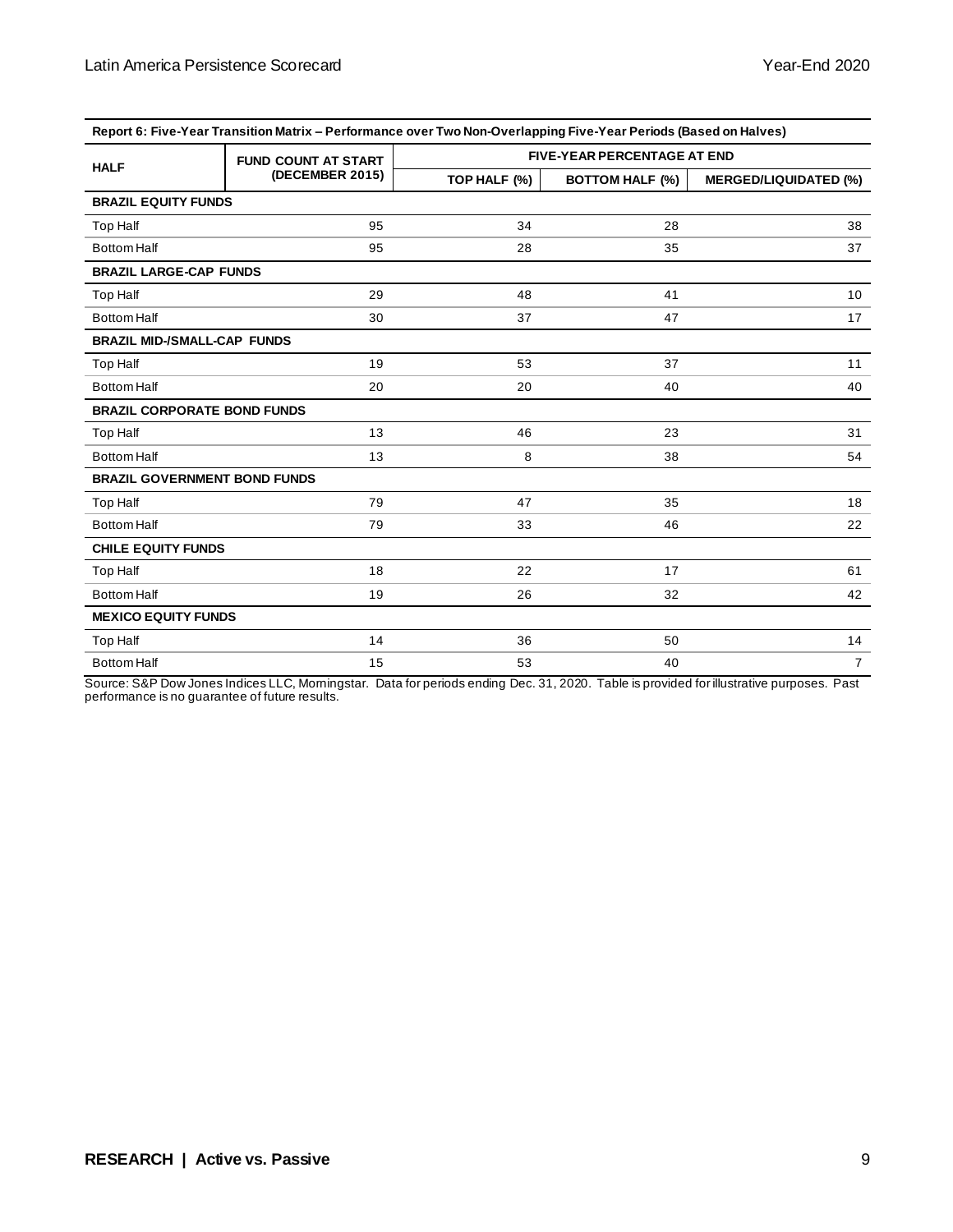| <b>S&amp;P DJI RESEARCH CONTRIBUTORS</b> |                           |                                  |  |  |
|------------------------------------------|---------------------------|----------------------------------|--|--|
| Sunjiv Mainie, CFA, CQF                  | Global Head               | sunjiv.mainie@spglobal.com       |  |  |
| Jake Vukelic                             | <b>Business Manager</b>   | jake.vukelic@spglobal.com        |  |  |
| <b>GLOBAL RESEARCH &amp; DESIGN</b>      |                           |                                  |  |  |
| <b>AMERICAS</b>                          |                           |                                  |  |  |
| Gaurav Sinha                             | Americas Head             | gaurav.sinha@spglobal.com        |  |  |
| Laura Assis                              | Analyst                   | <u>laura.assis@spqlobal.com</u>  |  |  |
| Cristopher Anguiano, FRM                 | Senior Analyst            | cristopher.anguiano@spglobal.com |  |  |
| Nazerke Bakytzhan, PhD                   | Senior Analyst            | nazerke.bakytzhan@spqlobal.com   |  |  |
| Smita Chirputkar                         | Director                  | smita.chirputkar@spglobal.com    |  |  |
| Rachel Du                                | Senior Analyst            | rachel.du@spglobal.com           |  |  |
| Bill Hao                                 | Director                  | wenli.hao@spglobal.com           |  |  |
| Qing Li                                  | Director                  | ging.li@spglobal.com             |  |  |
| Berlinda Liu, CFA                        | Director                  | berlinda.liu@spglobal.com        |  |  |
| Lalit Ponnala, PhD                       | Director                  | lalit.ponnala@spqlobal.com       |  |  |
| Maria Sanchez, CIPM                      | Associate Director        | maria.sanchez@spglobal.com       |  |  |
| Hong Xie, CFA                            | Senior Director           | hong.xie@spglobal.com            |  |  |
| <b>APAC</b>                              |                           |                                  |  |  |
| Priscilla Luk                            | <b>APAC</b> Head          | priscilla.luk@spglobal.com       |  |  |
| Arpit Gupta                              | Senior Analyst            | arpit.gupta1@spglobal.com        |  |  |
| Akash Jain                               | Associate Director        | akash.jain@spglobal.com          |  |  |
| Anurag Kumar                             | Senior Analyst            | anurag.kumar@spglobal.com        |  |  |
| Xiaoya Qu                                | Senior Analyst            | xiaoya.qu@spglobal.com           |  |  |
| Yan Sun                                  | Senior Analyst            | yan.sun@spglobal.com             |  |  |
| Tim Wang                                 | Senior Analyst            | tim.wang@spglobal.com            |  |  |
| Liyu Zeng, CFA                           | Director                  | livu.zeng@spglobal.com           |  |  |
| <b>EMEA</b>                              |                           |                                  |  |  |
| Andrew Innes                             | <b>EMEA Head</b>          | andrew.innes@spqlobal.com        |  |  |
| Alberto Allegrucci, PhD                  | Senior Analyst            | alberto.allegrucci@spglobal.com  |  |  |
| Panos Brezas. PhD                        | Senior Analyst            | panos.brezas@spqlobal.com        |  |  |
| Leonardo Cabrer, PhD                     | Associate Director        | leonardo.cabrer@spglobal.com     |  |  |
| Andrew Cairns, CFA                       | <b>Associate Director</b> | andrew.cairns@spqlobal.com       |  |  |
| Niall Gilbride, CFA                      | Senior Analyst            | niall.gilbride@spglobal.com      |  |  |
| Rui Li, ACA                              | Senior Analyst            | rui.li@spqlobal.com              |  |  |
| Jingwen Shi, PhD                         | Senior Analyst            | jingwen.shi@spglobal.com         |  |  |
| <b>INDEX INVESTMENT STRATEGY</b>         |                           |                                  |  |  |
| Craig J. Lazzara, CFA                    | Global Head               | craig.lazzara@spglobal.com       |  |  |
| Fei Mei Chan                             | Director                  | feimei.chan@spglobal.com         |  |  |
| Tim Edwards, PhD                         | Managing Director         | tim.edwards@spglobal.com         |  |  |
| Anu R. Ganti, CFA                        | Senior Director           | anu.ganti@spglobal.com           |  |  |
| Sherifa Issifu                           | Associate                 | sherifa.issifu@spqlobal.com      |  |  |